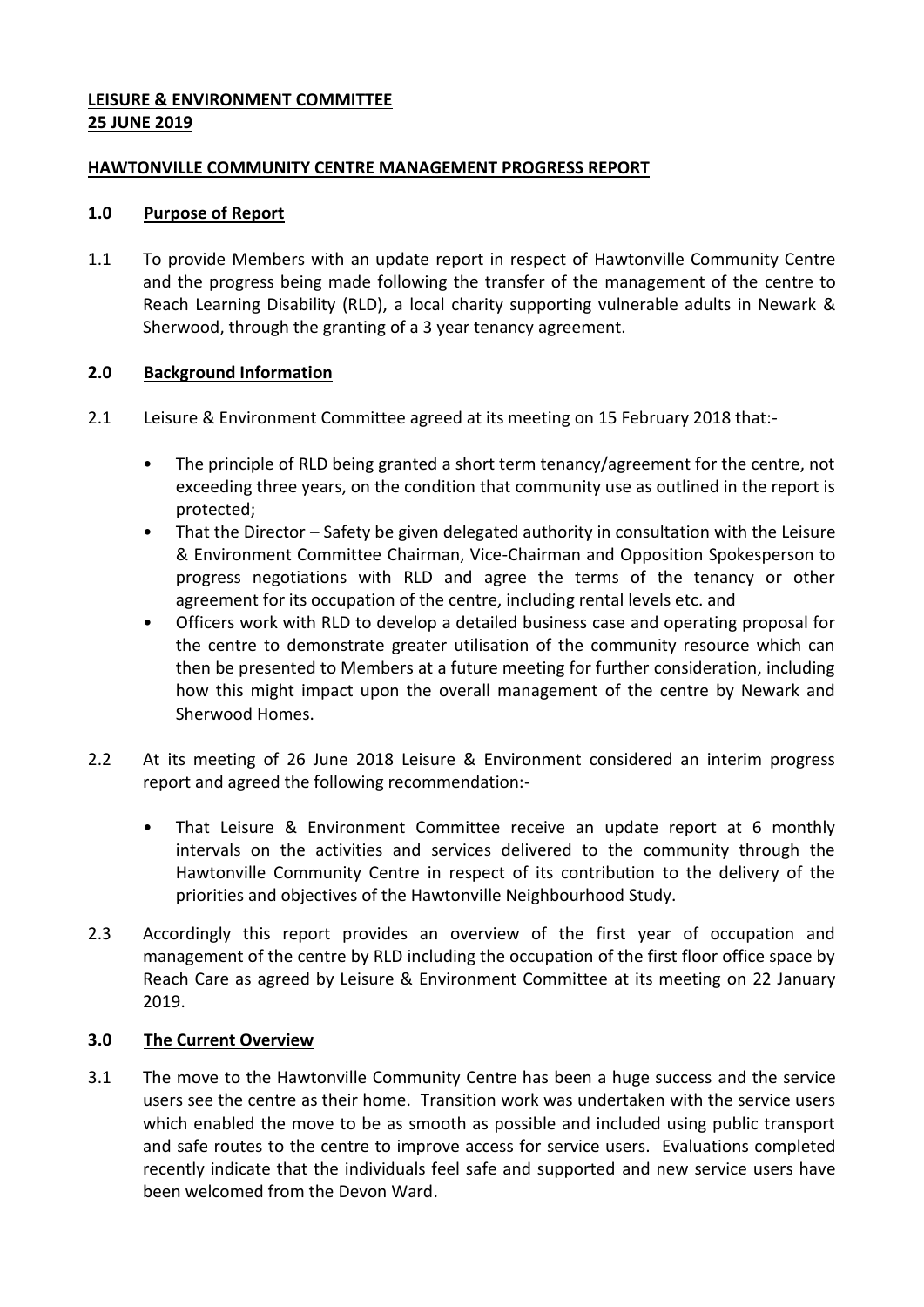- 3.2 The ground floor of the centre is now occupied by RLD Monday to Friday typically from 8.00am to 5.00pm and community access is available from 5.00pm to 10.00pm in the three communal areas during evenings and at weekends. The first floor rooms are now occupied by Reach Care following improvements including the installation of air conditioning, improved security, decoration and new carpeting funded by RLD and this arrangement is working well, and has brought largely redundant space back in to use thereby contributing to a more sustainable operating model.
- 3.3 Currently community use of the centre remains positive with a number of community groups continuing to use the centre, including the Dance School (2 evenings each week and Saturday) and Yoga. New groups are starting to book the centre on a regular basis and children's parties are proving popular with the local community with this type of hire likely to grow in the future with bookings already secured for the later part of 2019. RLD has also recruited a local resident to the position of centre caretaker to open the centre for community groups and to maintain it in good order for the benefit of all users.
- 3.4 Service user facing time is 10.00am to 12.00 noon and 13.00pm to 15.00 pm each day and there is a social evening every Friday night between 6.00pm and 8.30pm where service users enjoy games and activities with support from RLD staff. During the first year of occupation 120 individuals have accessed classed delivered by the RLD. Some service users attend one session a week some attend up to 7 and this has equated to 23,827 user facing hours for the first year. Community use of the centre equated to 905 hours for the year which represents 41% of the available community time which is encouraging and likely to increase moving forwards.
- 3.5 Income from community use was £4,996 for the year with operating costs estimated at £11,104 therefore RLD has subsidised the community use in the first year to the sum of £6,108, however, this is something it is prepared to do in lieu of a rent payment to the Council. Equally hire charges remain competitive to encourage community use and it is anticipated that income will increase over time to reduce the operating deficit in 2019/20.
- 3.6 RLD has reported a dramatic reduction in the levels of Anti-Social Behaviour following a change in operating procedures and improved CCTV provision and will continue to monitor the situation and liaise with Council colleagues to maintain a safer environment for all.
- 3.7 RLD has promoted a number of events which the local community has been invited to and engaged with including the inaugural 'open day', a 'summer sports day' for service users, a 'Christmas Carol' concert, Diabetes screening, a world day for cultural diversity, a fundraising event for a local resident of the estate and a community litter pick by the Women's Group linked to the Council's Cleaner, Safer Greener initiative and served as a base for the Hawtonville 'Day of Action' in March.

# **4.0 Proposal**

4.1 That Leisure & Environment Committee note the content of the report and the progress made by RLD following its first year of occupancy of the Hawtonville Community Centre following its relocation in April 2018 as part of a three year tenancy agreement.